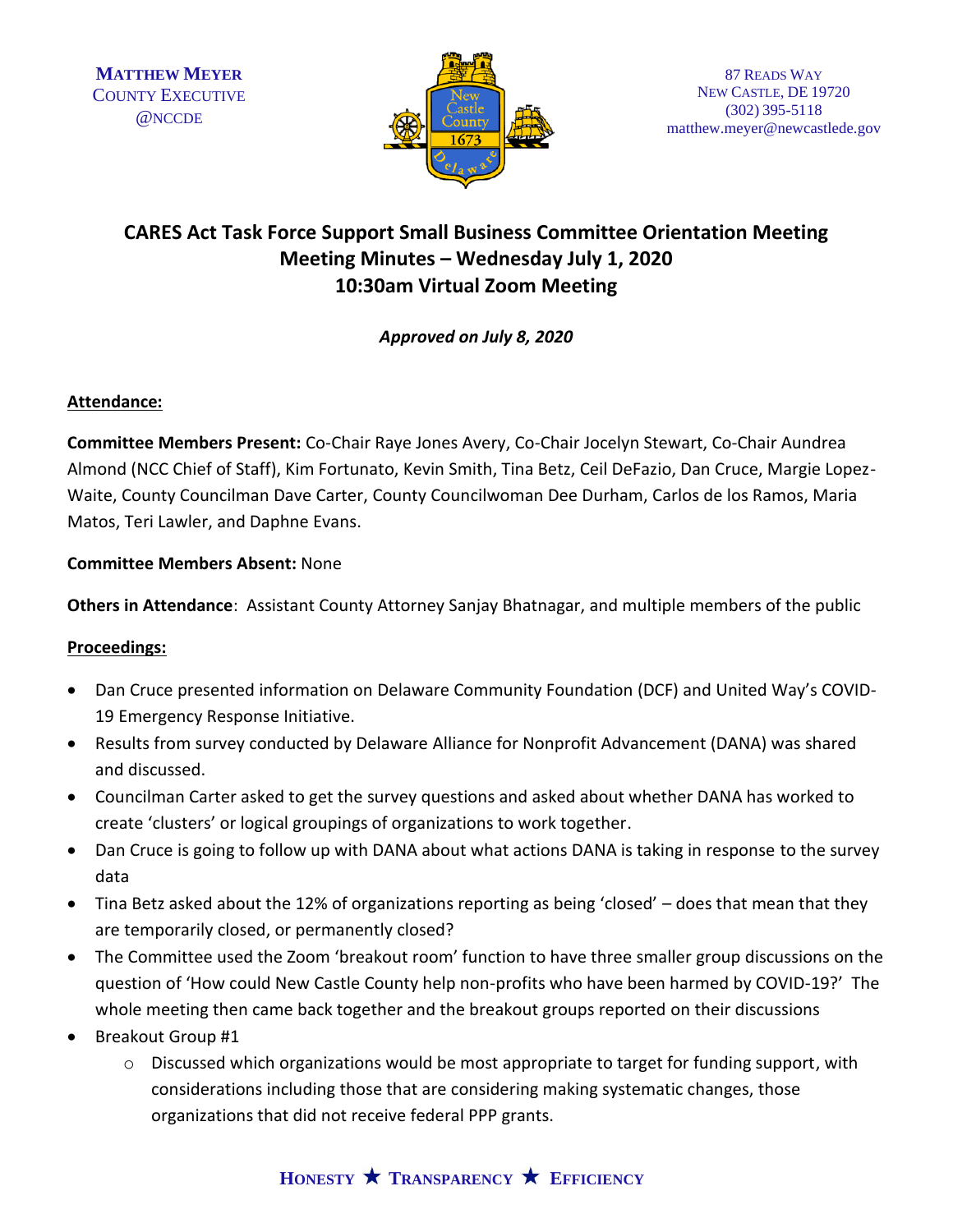- o Raised the question of whether there is the opportunity for non-profit organizations to receive Personal Protection Equipment (PPE) or funding for physical space changes?
- $\circ$  Suggested that funding be prioritized for organizations that have continued to provide services during the pandemic.
- Breakout Group #2
	- o Discussed the need to help with practical COVID-19 expenses (like PPE) in the short-run and also get non-profits to work together for systematic change in the long-run.
	- $\circ$  Suggested that the committee consider HOW work is changing in the face of the pandemic. How are ways of providing service changing? Need to help non-profits adapt, e.g. by providing support for increased cleaning.
- Breakout Group #3
	- o Discussed whether non-profits understand systems change, and how should the Committee recommend change within the sector in response to the pandemic?
	- o Discussed that as part of criteria for any funding, we need to understand what organizations have struggled to apply for support and consider how we can help them
	- o Discussed whether it is time now for a non-profit Executive Director summit? Has happened a number of years ago but not recently
	- o Suggested that some financial analysis of pre-COVID and post-COVID financial positions for organizations should be part of any application
	- o Comparing Grant-in-Aid awards to non-profits in 2019 vs. 2020 could also be input for financial analysis.
- From the Breakout Sessions and debrief, Committee members discussed a two-part approach to supporting non-profits:
	- o A reimbursement program for COVID-19 expenses like PPE, cleaning requirements, physical layout enhancements – all to allow non-profits to maintain operations or re-open safely.
	- $\circ$  A longer-term program focused on non-profit sustainability, with an eye toward collaboration across organizations.
- A legal question was raised about whether non-profits organizations have to spend any money received from the County's CARES Act funds by 12/30/2020, or whether the funding simply has to leave the County's account by then. Office of Law to research this question.
- Councilman Carter asked whether New Castle County owns properties / parcels that are vacant or unused that could be cleared using CARES Act funding, with the goal of more affordable housing being built. Probably beyond the scope for this particular committee but might be a possible CARES Actcompliant expenditure.

Next Steps: